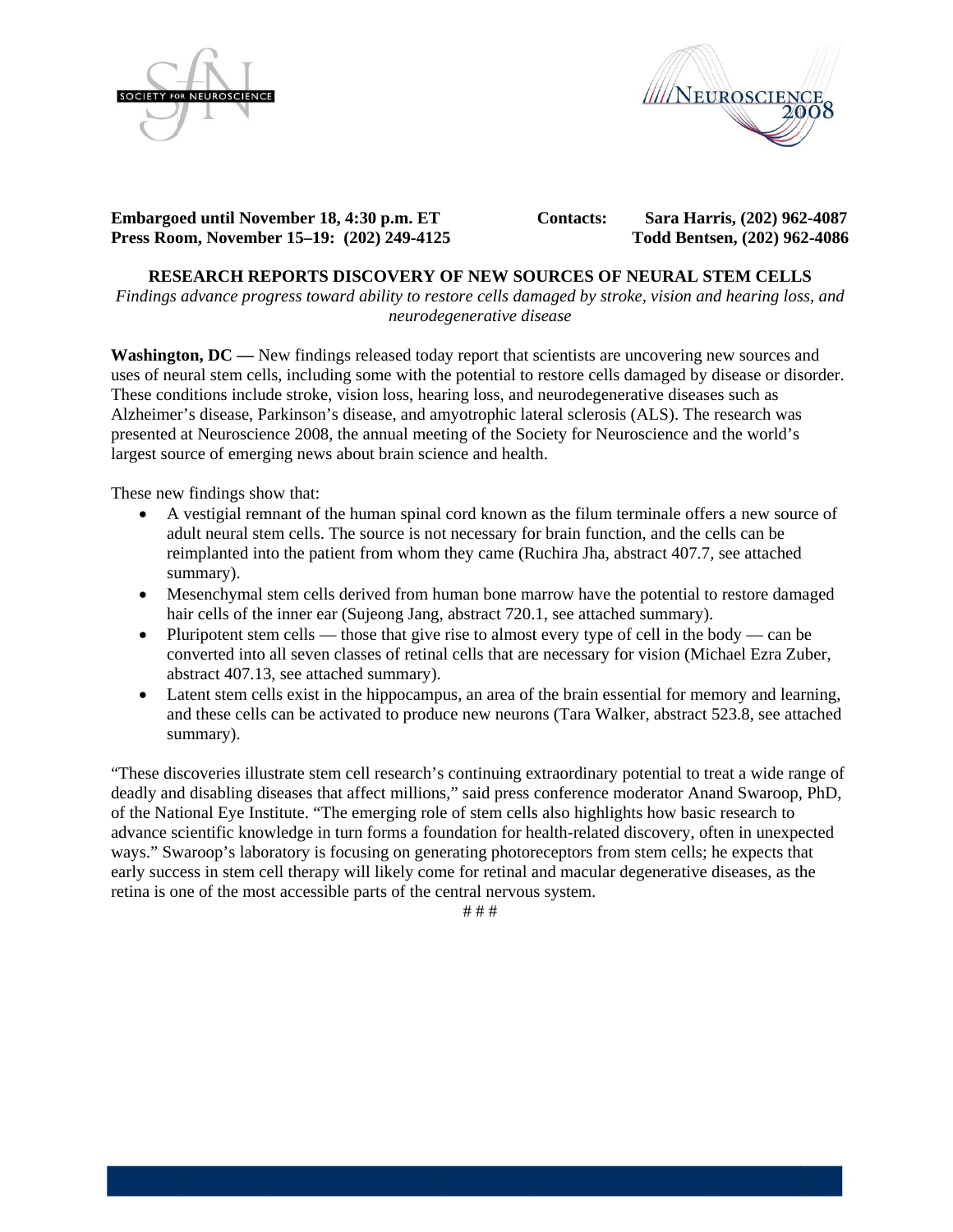## **Abstract 407.7 Summary**

**Lead author: Ruchira Jha (617) 935-1913 Harvard University ruchirajha@gmail.com Boston, Mass.** 

## **Research Identifies New Source of Adult Stem Cells**

*Potential for treating spinal injury, Alzheimer's, and Parkinson's disease* 

Researchers from Harvard University have discovered a new source of adult neural stem/progenitor cells: a vestigial remnant of the human spinal cord known as the filum terminale. These cells may one day prove useful in treating spinal cord injuries and neurodegenerative diseases such as Alzheimer's disease, Parkinson's disease, and amyotrophic lateral sclerosis (ALS), said Ruchira Jha, the study's lead author. The research was presented at Neuroscience 2008, the annual meeting of the Society for Neuroscience and the world's largest source of emerging news about brain science and health.

For this study, Jha and David Cardozo, PhD, obtained filum terminale from 19 children aged 3 months to 18 years who were having this tissue removed as a part of a therapeutic procedure for a condition called tethered cord syndrome. The filum terminale, like the appendix in the gastrointestinal system, has no essential function and is easily accessible surgically. "From this tissue, we isolated neural stem cells in the form of balls of cells called neurospheres," said Jha. "These cells continued to divide in culture conditions for up to nine months."

The researchers then successfully differentiated the isolated neural stem cells into neural cell types, including neural progenitor cells, neurons (including motor neurons), and glia. By culturing the human neural stem cells with rat muscle cells, they were able to turn the stem cells into motor neurons that innervated the muscle.

Importantly, the source of the cells is not essential for brain function; the cells also are autologous, meaning they can be reimplanted into the same patient from whom they came, reducing rejection risks and other issues associated with nonautologous sources.

"Of course, the road to using these cells for any therapeutic benefit will be an extremely long one," said Jha. "One of the next steps will be to explore the potential of these stem cells to differentiate into specific types of neurons beyond motor neurons, such as the dopamine neurons that are lost in Parkinson's disease."

The research was supported by the Lefler Foundation and Vertex Pharmaceuticals.

Scientific Presentation: Monday, November 17, 2:30–2:45 p.m., Washington Convention Center, Room 147B.

To test this hypothesis we used two models: rat (rFT) and human (HpFT). FT was identified and dissected from postnatal rats or obtained from pediatric tissue from children undergoing FT excision surgery for tethered cord syndrome. HpFT and rFT tissue sections stained positive for

<sup>407.7,</sup> The human and rat filum terminale- a novel source of multipotent cells

<sup>\*</sup>R. M. JHA1, D. L. CARDOZO2; 2Neurobio., 1Harvard Med. Sch., Boston, MA

TECHNICAL ABSTRACT: Neural stem cells (NSCs) are multipotent cells that arise from specific germinative zones in the central nervous system (CNS) and proliferate in response to certain growth factors like epidermal growth factor (EGF) and basic fibroblast growth factor (bFGF). Past research has demonstrated the presence of multipotent NSCs/progenitor cells in regions of the adult mammalian CNS such as the spinal cord, retina, subependymal lining of the ventricles, and subgranular layer of the hippocampus. However, current sources of NSCs are isolated from regions of the CNS that are difficult to access and critical for normal function. This precludes their clinical use for autologous transplantation. Unlike previously isolated NSCs from the mammalian CNS, the filum terminale (FT), a tissue that extends from the conus medullaris and anchors the spinal medulla to the coccyx, is surgically accessible and serves no essential function in humans. It potentially provides an expendable source of autologous human NSCs for therapeutic use. We hypothesized that this may be a potential source of stem cells due to its unique developmental history of 'de -differentiation', propensity for tumor formation, and histological niche.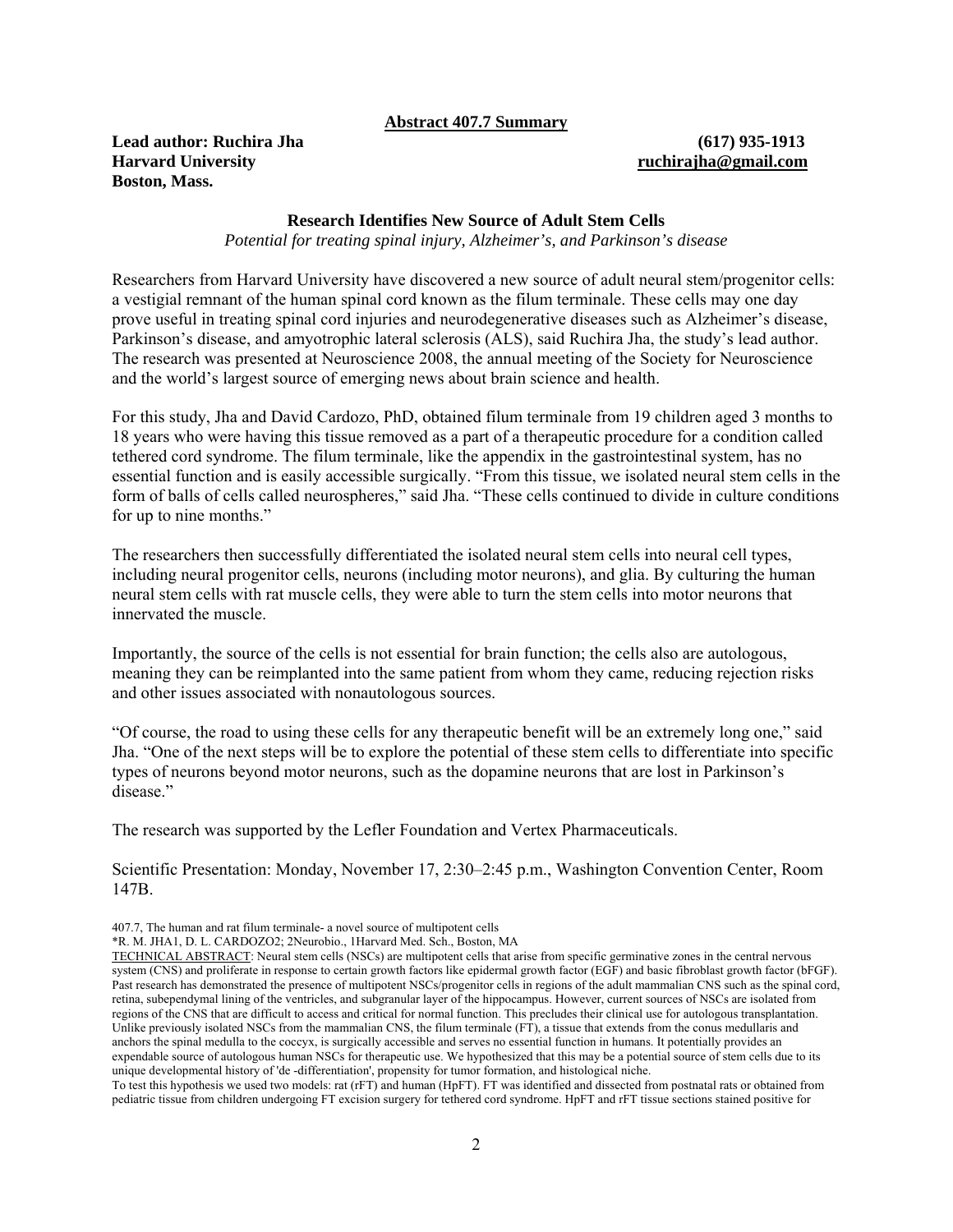Nestin. Using growth factors such as EGF, bFGF, and leukemia inhibitory factor (LIF), neurospheres were isolated from cultures of rFT and HpFT (up to 18 years of age) and passaged up to 9 months *in vitro.* When subject to differentiating conditions (adhesive substrate, serum), single FT neurospheres (rFT n= 65; HpFT n= 50) gave rise to multiple cell types including neural progenitor cells, neurons and glia. Incubation with tritiated thymidine demonstrated that differentiated cells originated from actively dividing neurosphere cells. Single neurospheres (rFT n= 25; HpFT n=10) generated motor neurons *in vitro* under controlled conditions. Single neurospheres (rFT n=24; HpFT n=18) that were treated with motor neuron growth factors, retinoic acid, and sonic hedgehog, and co-cultured with rat myocytes, generated motor neurons that formed neuromuscular junctions *in vitro*. This is an exciting discovery given the potential therapeutic implications for many currently incurable CNS diseases including trauma and degenerative diseases (ALS, Alzheimer's, Parkinson's).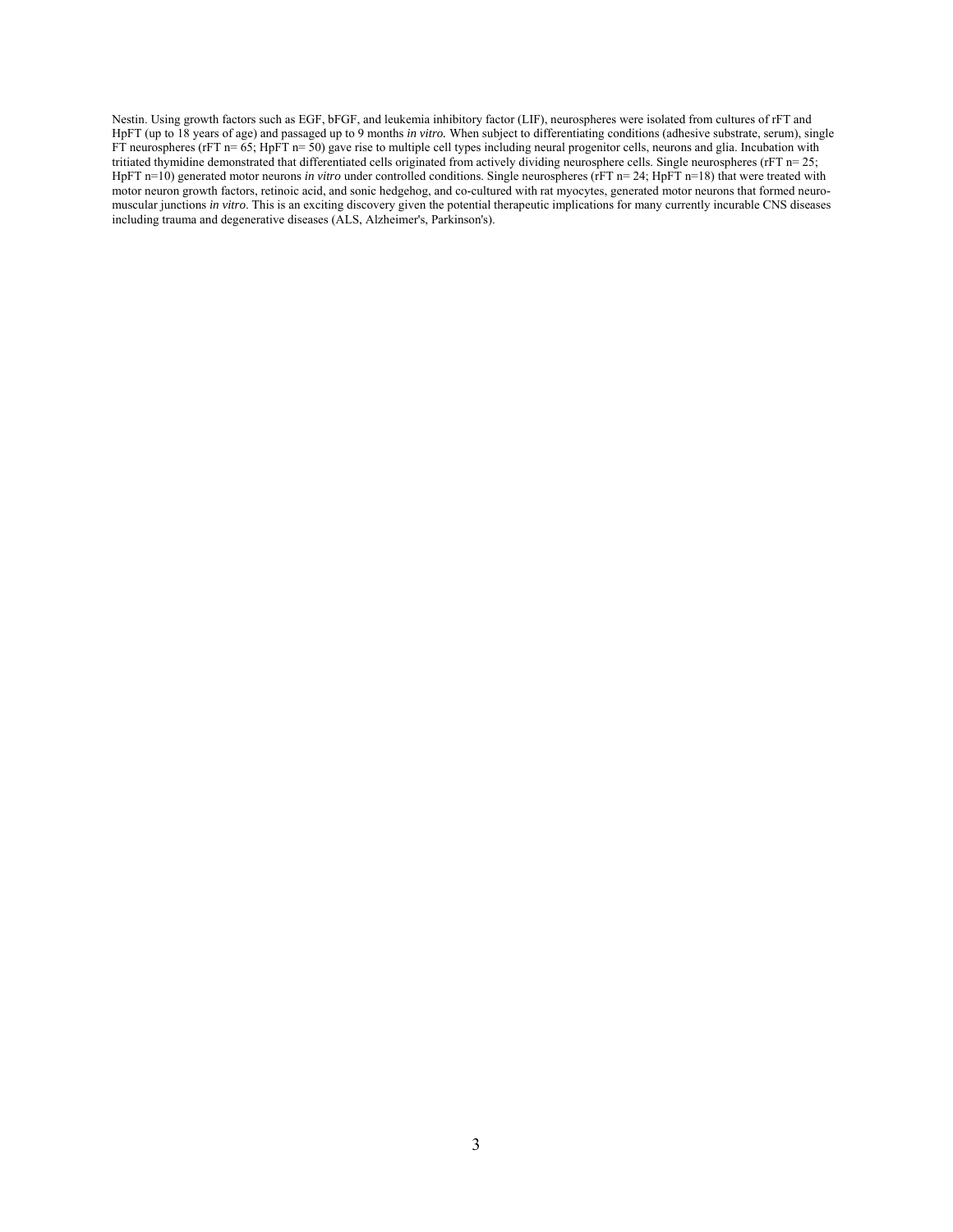## **Abstract 720.1 Summary**

## **Lead author: Sujeong Jang, MD (82) 62-220-4275 Chonnam National University pooh8093@naver.com Gwang-ju, Korea**

**Bone Marrow-Derived Stem Cells Show Potential to Restore Damaged Inner Ear Hair Cells**  *Animal research advances understanding about leading cause of hearing loss worldwide*

Mesenchymal stem cells (MSCs) derived from human bone marrow have the potential to restore damaged hair cells of the inner ear, suggests a new study from Chonnam National University in Gwang-ju, South Korea. Such damage is the leading cause of moderate to profound hearing loss, a disability that affects an estimated 278 million people worldwide, according to the World Health Organization. The research was presented at Neuroscience 2008, the annual meeting of the Society for Neuroscience and the world's largest source of emerging news about brain science and health.

"When sensitive hair cells in the inner ear of humans and other mammals are killed — by loud noise, autoimmune attack, toxic drugs, or aging — the damage is permanent," said Sujeong Jang, MD, who led the study. "Birds and reptiles are luckier. Their damaged hair cells apparently regenerate and can restore normal hearing."

In recent years, scientists have begun to investigate whether stem cell therapy could do for humans what nature does for birds and reptiles — restore the tens of thousands of hairlike cells that turn sound waves into electrical signals in the organ of Corti, sometimes called the "microphone" of the cochlea, the auditory section of the mammalian inner ear. MSCs offer a promising source of stem cells for this research because they can be obtained from a patient's own bone marrow and differentiate readily into many types of cells, including neurons.

In this study, Jang and his colleagues differentiated human bone marrow-derived MSCs into neuron-like cells and then transplanted those cells into the injured inner ear of guinea pigs. After two to three months, the animals showed evidence of some restored hearing in the treated ears. In addition, a microscopic examination of the animals' treated ear tissue found that the numbers of hair cells in the organ of Corti and in another area of the cochlea known as the spiral ganglia had increased significantly.

"These results suggest that bone marrow-derived MSCs have the potential to restore inner ear hair cells," said Jang.

The research was supported by the Korea Research Foundation.

Scientific Presentation: Wednesday, November 19, 8**–**9 a.m., Washington Convention Center, Hall A-C

<sup>720.1,</sup> Bone marrow-derived mesenchymal stem cells transplantation into injured cochlea accelerates hearing recovery in guinea pigs S. JANG1, H.-H. CHO2, S.-H. KIM1, Y.-B. CHO2, J.-S. PARK1, \*H.-S. JEONG1; 1Physiol, 2Otolaryngology, Chonnam Natl. Univ., Gwangju, Republic of Korea

TECHNICAL ABSTRACT: In mammals, sensory hair cell loss resulting from aging, ototoxic drugs, infections, overstimulation and other causes is irreversible and leads to permanent sensorinueral hearing loss. We used bone marrow-derived human mesenchymal stem cells (hMSCs) to replace the degenerated hair cells and spiral ganglion neurons. When grown in differentiation media, hMSCs expressed high levels of neural markers, and most of hMSCs showed voltage-dependent sodium currents. Moreover, RT-PCR revealed the molecular evidence of high levels of mRNA for the functional ionic currents. After neural differentiated hMSCs were transplanted into injured inner ear of guinea pigs, numbers of cell body in the organ of Corti and spiral ganglia were increased significantly. Human specific phenotype marker gene mRNAs of sensory hair cells or supporting cells were detected in transplanted inner ear. Furthermore guinea pigs which were taken hMSCs transplantation showed a significant recovery in ABR test. These results suggest that bone marrow-derived hMSCs have the potential to restore inner ear hair cells (This work was supported by the Brain Korea 21 Project, Center for Biomedical Human Resources at Chonnam National University, Korea Research Foundation Grant Funded by the Korean Government (Basic Promotion Fund: KRF-2006-E00379), and Regional Research Centers Program (Biohousing) of the Korean Ministry of Education & Human Resources Development).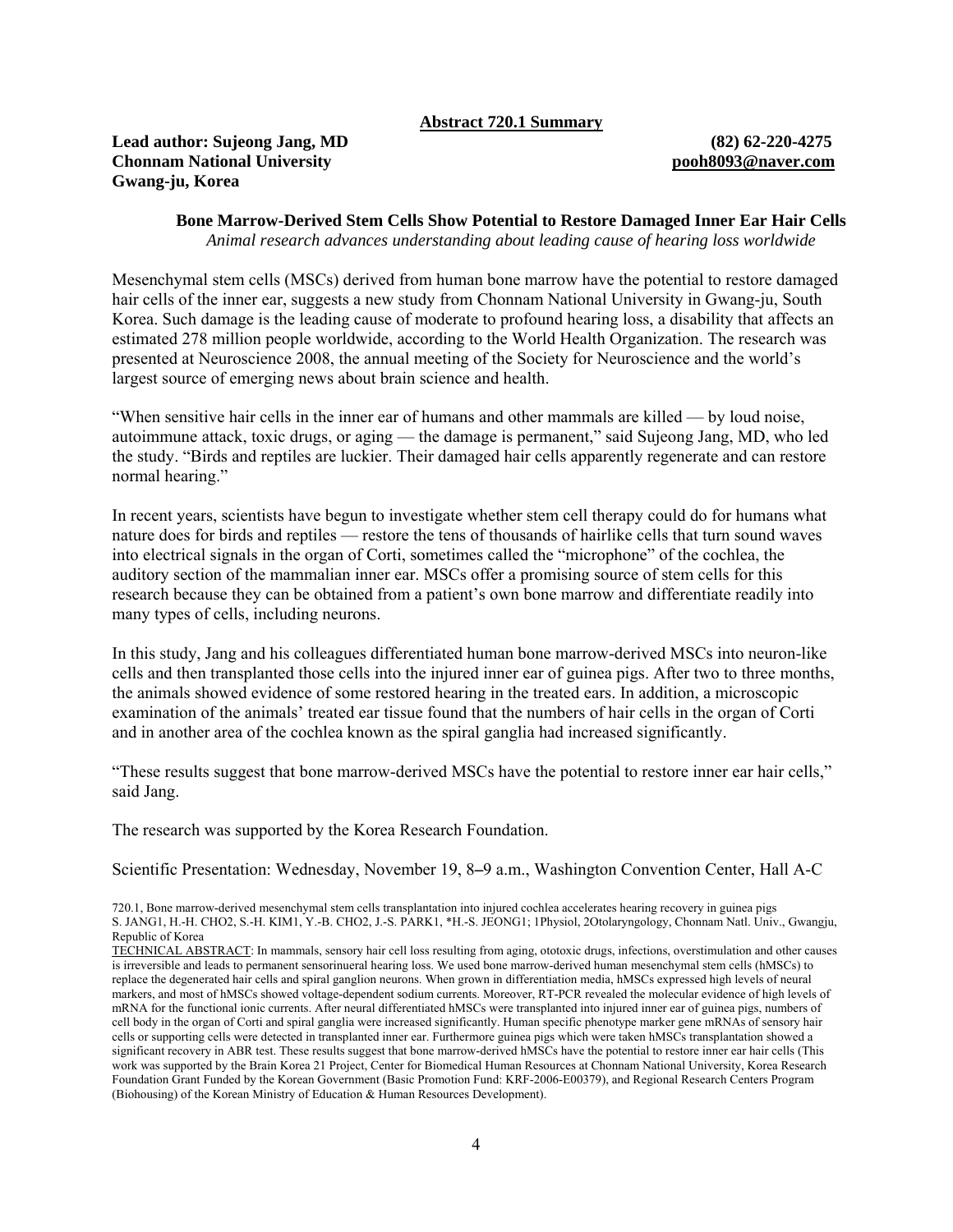**Lead author: Michael Ezra Zuber, PhD (315) 464-5242 SUNY Upstate Medical University zuberm@upstate.edu Syracuse, N.Y.** 

## **Pluripotent Stem Cells Shown to Generate New Retinal Cells Necessary for Vision**  *Promise shown for addressing debilitating vision loss due to a range of causes*

Pluripotent stem cells — those, like embryonic stem cells, that give rise to almost every type of cell in the body — can be converted into the different classes of retinal cells necessary for vision, according to a new study from researchers at SUNY Upstate Medical University in Syracuse, N.Y. This research points to exciting new possibilities for preventing or reversing the disabling vision loss caused by age-related macular degeneration, diabetes retinopathy, retinitis pigmentosa, glaucoma, and other diseases that damage the retina, the layer of light-sensitive nerve cells that line the back of the eye. The research was presented at Neuroscience 2008, the annual meeting of the Society for Neuroscience and the world's largest source of emerging news about brain science and health. "Vision is lost in these diseases because one or more of the seven retinal cell types die," said Michael Ezra Zuber, PhD, the study's lead author. "Current treatments can slow these diseases' progression, but they can't replace lost retinal cells. Pluripotent cells offer a promising starting point from which to generate new retinal cells."

Zuber and his colleagues knew that cultured pluripotent cells could be induced to express some retinal cell genes, but they didn't know if all retinal cell classes could be generated or if the cells would have the ability to form a functioning retina. To test that hypothesis, the scientists turned to pluripotent *Xenopus laevis* (frog) cells. Under normal conditions, pluripotent frog cells form only skin tissue. The scientists were able, however, to convert the pluripotent cells to retinal cells by forcing them to express the eye field transcription factor (or EFTF) genes. The reprogrammed cells formed all seven classes of retinal cells normally found in the eyes, including the retinal ganglion cells, which have axons (optic nerves) that extend to the brain.

Furthermore, these new cells eventually formed into functioning eyes. When tested, tadpoles used their induced eyes to detect light and to engage in a vision-based behavior. The scientists also found a population of self-renewing cells in the periphery of the induced retinas, suggesting that EFTF-induced cells also formed adult retinal stem cells.

"The goal of regenerative medicine is to replace dead or dying cells," said Zuber. "The retina, like all body organs, contains multiple, distinct cell types. Therefore, successful recovery from blindness due to injury or disease will require the functional replacement of multiple retinal cell types. Our results demonstrate that pluripotent cells can be purposely altered to generate all the functional retinal cell classes necessary for vision."

The research was supported by Research to Prevent Blindness, the E. Matilda Ziegler Foundation for the Blind, The Lions Club of Central New York, and the U.S. National Eye Institute.

Scientific Presentation: Monday, November 17, 4**–**4:15 p.m., Washington Convention Center, Room 147B

407.13, Generation of retinal stem cells and functional eyes from pluripotent cells

<sup>\*</sup>M. E. ZUBER1, E. SOLESSIO1, Y. LYOU2, A. S. VICZIAN1; 1Ophthalmology, 2Biochem. & Mol. Biol., SUNY Upstate Med. Univ., Syracuse, NY

TECHNICAL ABSTRACT: Pluripotent cells are a potential starting point from which to generate organ specific stem cells. For example, conversion of pluripotent cells to retinal stem cells could provide an opportunity to treat retinal injuries and degenerations. Although pluripotent cells have been induced to express some retinal markers, it is not known if retinal stem cells form, or if induced cells can generate functional retina. We took advantage of the relatively simple Xenopus laevis animal cap system to address these questions. Previous work demonstrated that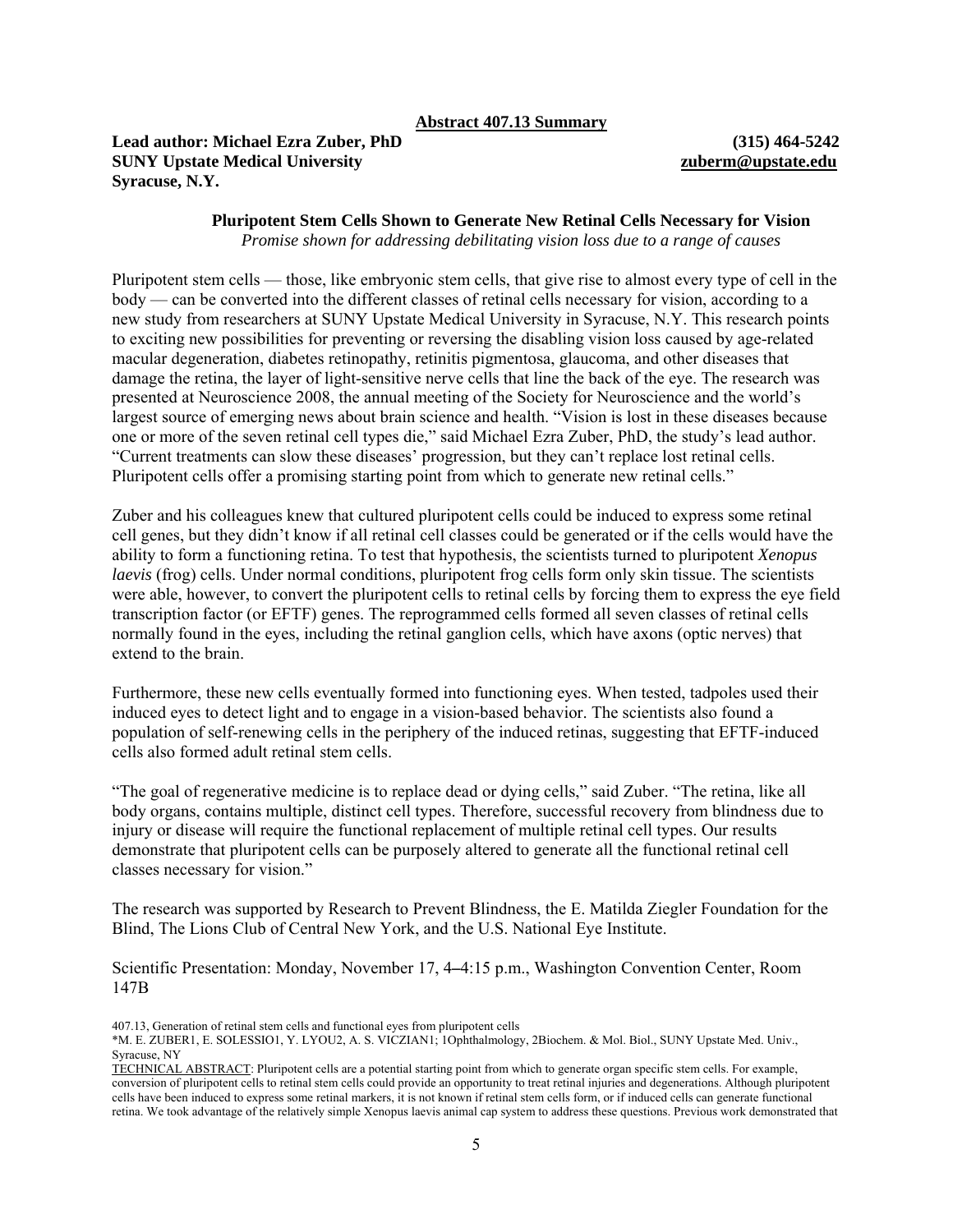a group of transcription factors (the eye field transcription factors; EFTFs) are coordinately expressed in the embryonic eye field, form a selfregulating feedback network and are essential for eye formation. Primitive ectoderm cells isolated from the animal pole of blastula stage embryos are pluripotent. When cultured in isolation, then transplanted to developing embryos, the cells differentiate into epidermis. However, if treated with the appropriate inducer, they can form cell types of all three germ layers. Using microarray analysis we found that cultured, EFTFexpressing primitive ectoderm has a transcriptional profile similar to the endogenous eye field. EFTF-expressing cells also appear determined to form retinal tissue since they generate retinal cells and eye-like structures when transplanted to the embryonic flank. We show the cells are selfrenewing as they continue to proliferate in the peripheral retina where adult retinal stem cells are normally located. As a test of multipotency, we replaced one of the two endogenous eye fields with EFTF-expressing pluripotent cells. Donor cells differentiated into all seven retinal cell classes of the mature retina, including retinal ganglion cells, which extended axons to the host brain. Using both the electroretinogram and a phototropic behavioral assay we show the eyes that form from induced retinal cells are functional. Since EFTF-expressing pluripotent cells are both multipotent and self-renewing, we have named these cells induced retinal stem cells (iRSCs). Our results demonstrate the fate of pluripotent cells can be purposely altered to generate multipotent retinal stem cells, which differentiate into functional retinal cell classes and form a neural circuitry sufficient for vision.